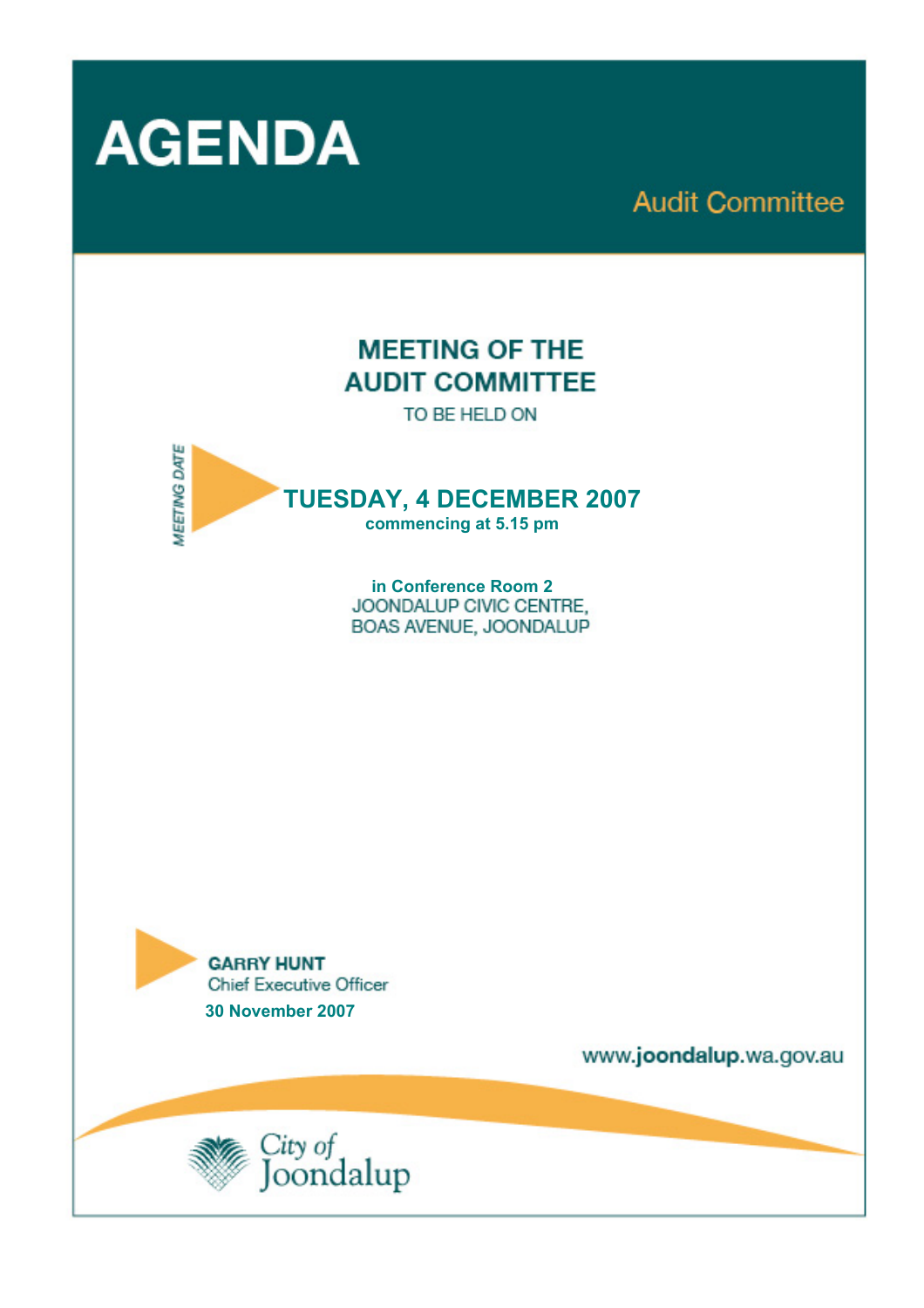## **CITY OF JOONDALUP**

Notice is hereby given that a meeting of the **AUDIT COMMITTEE** will be held in Conference Room 2, Joondalup Civic Centre, Boas Avenue, Joondalup on **TUESDAY, 4 DECEMBER 2007** commencing at **5.15 pm** 

GARRY HUNT **Chief Executive Officer Chief Executive Officer According to the Chief Executive Officer Chief Executive Officer** 30 November 2007 Western Australia

### **AGENDA**

#### *Committee Members*

*Cr Tom McLean* Presiding Person  *Cr Marie Macdonald Deputy Presiding Person Mayor Troy Pickard Cr Albert Jacob Cr Michele John Cr Fiona Diaz Vacant*

#### *Terms of Reference*

*To oversee the internal and external Audit and Risk Management and Compliance functions of the City.* 

#### **DECLARATION OF OPENING**

#### **APOLOGIES/LEAVE OF ABSENCE**

#### **CONFIRMATION OF MINUTES**

MINUTES OF THE AUDIT COMMITTEE HELD 20 NOVEMBER 2007

#### **RECOMMENDATION**

**That the minutes of the meeting of the Audit Committee held on 20 November 2007 be confirmed as a true and correct record.**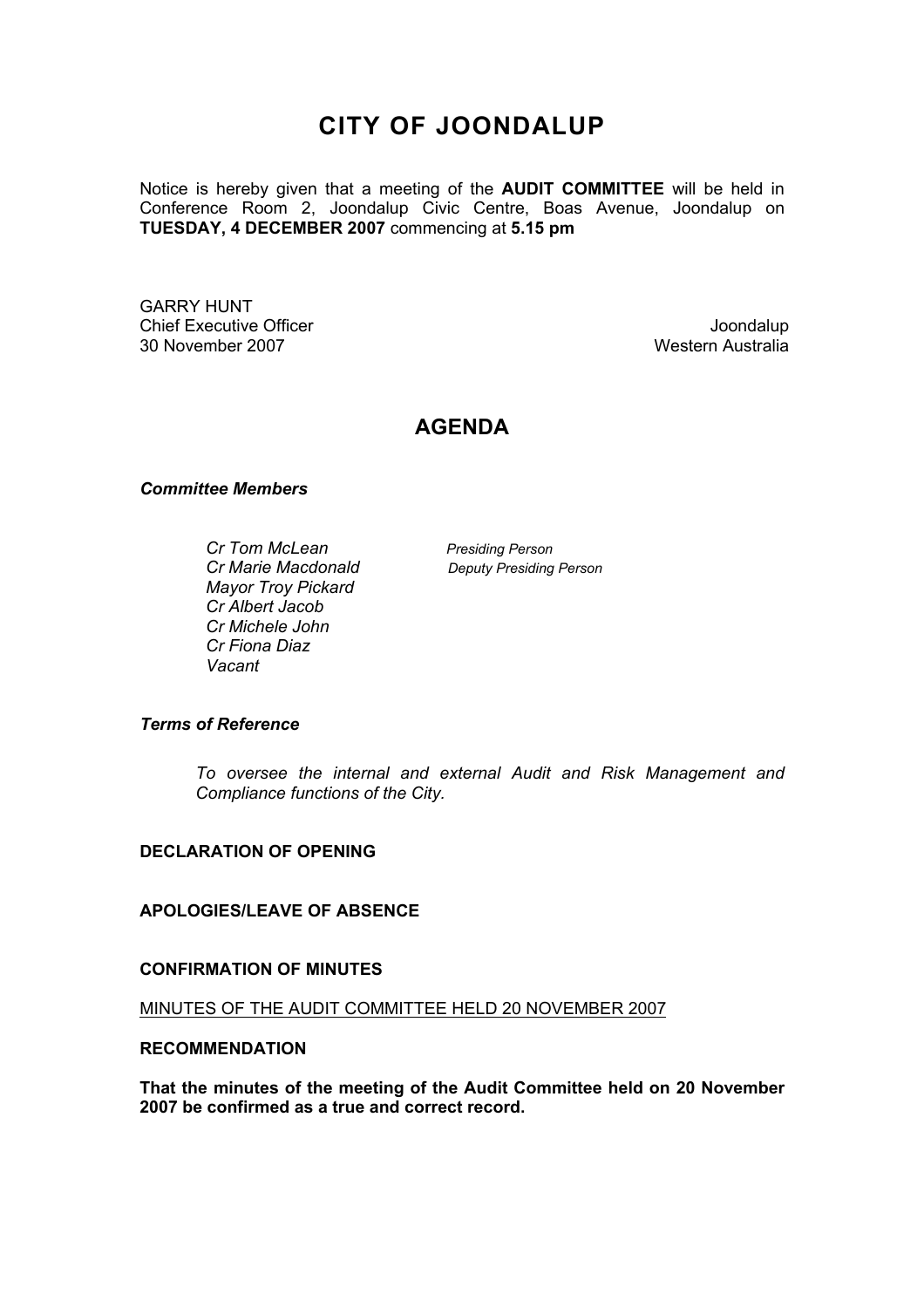**ANNOUNCEMENTS BY THE PRESIDING PERSON WITHOUT DISCUSSION** 

#### **DECLARATIONS OF INTEREST**

**IDENTIFICATION OF MATTERS FOR WHICH THE MEETING MAY SIT BEHIND CLOSED DOORS** 

**PETITIONS AND DEPUTATIONS** 

#### **REPORTS**

| ltem 1 | APPOINTMENT OF EXTERNAL MEMBER OF<br><b>AUDIT COMMITTEE</b> | Page 3 |
|--------|-------------------------------------------------------------|--------|
| ltem 2 | QUARTERLY REPORT - CORPORATE CREDIT<br><b>CARD USAGE</b>    | Page 7 |

**MOTIONS OF WHICH PREVIOUS NOTICE HAS BEEN GIVEN** 

**REQUESTS FOR REPORTS FOR FUTURE CONSIDERATION** 

**CLOSURE**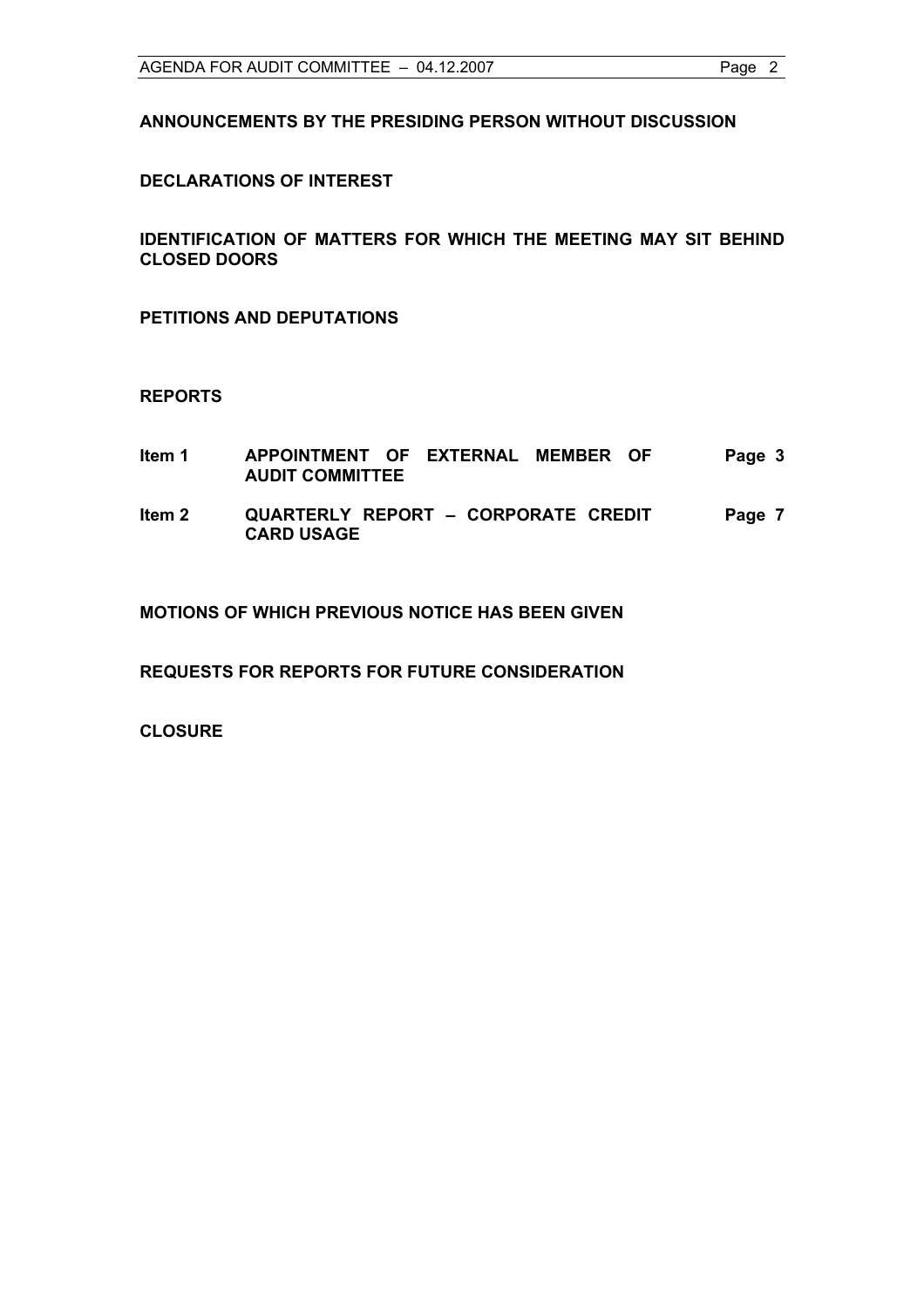## **ITEM 1 APPOINTMENT OF EXTERNAL MEMBER OF AUDIT COMMITTEE - [50068]**

**WARD:** All

| <b>RESPONSIBLE</b> | Mr Mike Tidy              |
|--------------------|---------------------------|
| <b>DIRECTOR:</b>   | <b>Corporate Services</b> |

#### **PURPOSE**

For the Committee to consider the appointment of an external member to the Audit Committee.

#### **EXECUTIVE SUMMARY**

The Terms of Reference of the Audit Committee provide for an external member, i.e. not a Council member or staff member, to be appointed to the Audit Committee. An invitation to express an interest in becoming an external member of the Audit Committee was advertised in October 2007 in both the Joondalup and Wanneroo Times and resulted in three responses being received. All the respondents reside in the City of Joondalup.

*It is recommended that Council APPOINTS one of the respondents as an external member to the Audit Committee.* 

#### **BACKGROUND**

The City of Joondalup's Audit Committee Charter provides in Section 4 for dealing with Membership for the appointment of one representative to the Audit Committee who is external to the operations of the City of Joondalup. In August 2006 Council amended the Audit Committee Charter in relation to the external member representative to include a new clause 4.7

*"When appointing the external member to the Audit Committee as detailed within the Audit Charter, the Council may prefer to appoint a person who is enrolled to vote in the elections for the City of Joondalup in accordance with the provisions of the Local Government Act, 1995".* 

In September 2006 the position of external member on the Audit Committee was advertised in the West Australian with expressions of interest sought from suitably qualified and experienced persons. One response was received from a person who did not reside in the City of Joondalup and had no entitlement to vote in the elections for the City.

It was therefore recommended that the application be declined and that the City readvertise in the local press to directly target City of Joondalup residents.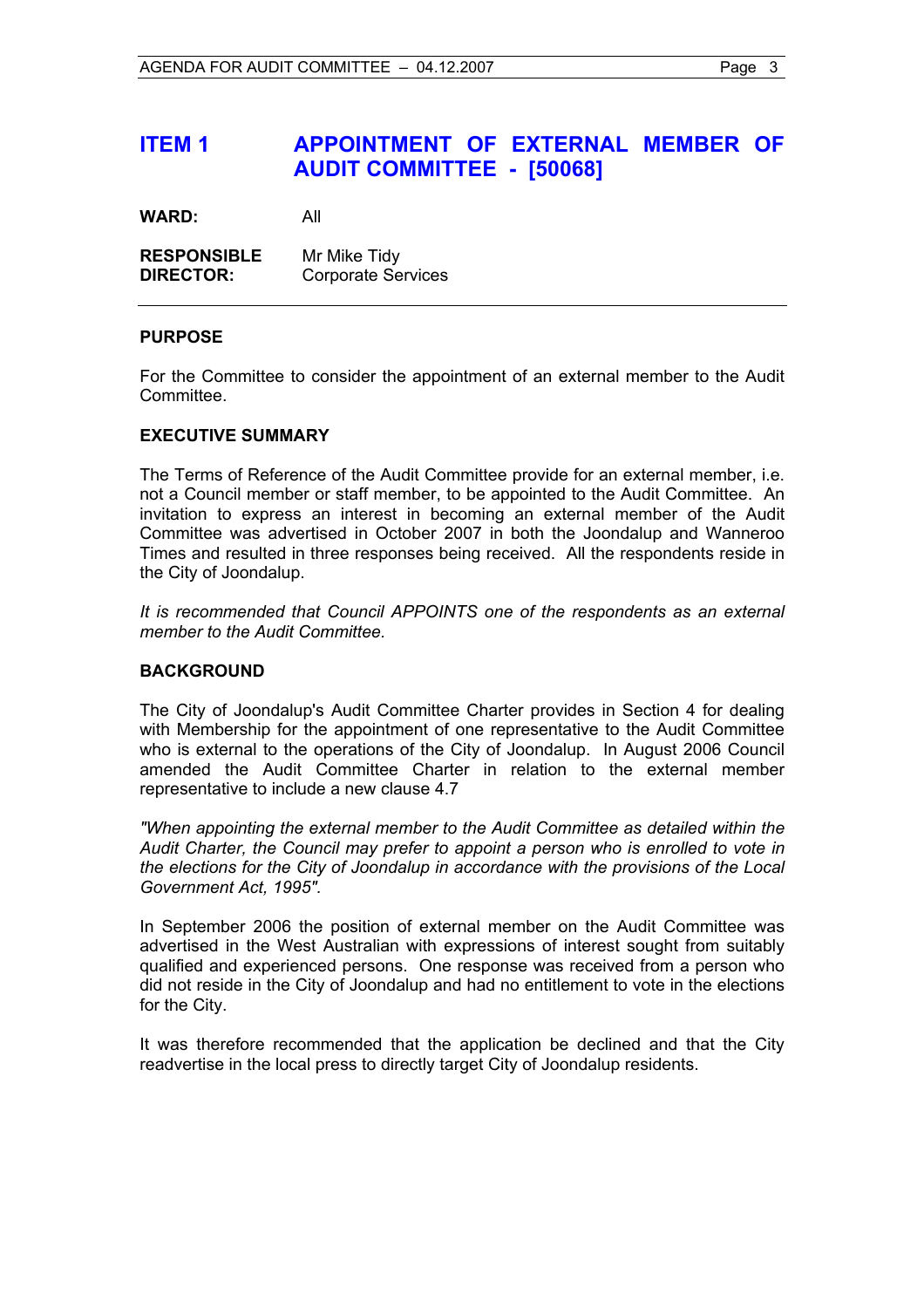Council at its meeting of 27 March 2007 (CJ043-03/07 - Minutes of Audit Committee Meeting held on 6 March 2007) resolved as follows –

*"That the City READVERTISES for an external member representative on the Audit Committee for the term October 2007 to October 2009 in the Joondalup and Wanneroo Times only."*

Advertisements were placed in the Wanneroo and Joondalup Times on 30 October 2007 and 1 November 2007 respectively, seeking expressions of interest from suitably qualified persons to become an external member of the Audit Committee. Three responses were received. Copies of those responses are included as Attachment 2.

#### **DETAILS**

#### **Issues and options considered:**

Interested persons were requested to forward information by close of business 16 November 2007. One respondent's details (Peter B Smith) were not received until 20 November 2007 although it is recommended that this should not exclude him from being considered as the external member of the Audit Committee.

All three respondents are either a member of Certified Practicing Accountants (CPA) Australia or Institute of Chartered Accountants Australia and have backgrounds in business and financial management and reporting.

The inclusion of a new clause 4.7 as set out in the background above reflects the Council's preference for a person who resides within the City of Joondalup to be the external member of the Audit Committee. All three respondents are residents of the City of Joondalup.

It is therefore recommended that one of the respondents be appointed as the external member of the Audit Committee, the appointment being for the term ending October 2009.

A summary of the information provided by each respondent is included as Attachment 1.

#### **Link to Strategic Plan:**

- 4.2.1 Provide efficient and effective service delivery
- 4.3.3 Provide fair and transparent decision making processes.

#### **Legislation – Statutory Provisions:**

Section 5.8 of the Local Government Act 1995 provides for a local government to establish a committee to assist Council.

Division 7.1A of Part 7 of the Local Government Act 1995 deals with the establishment, membership, decision-making and duties that a local government can delegate to an Audit Committee.

The Local Government (Audit) Regulations 1996 also includes provisions, which deal with the functions of an Audit Committee.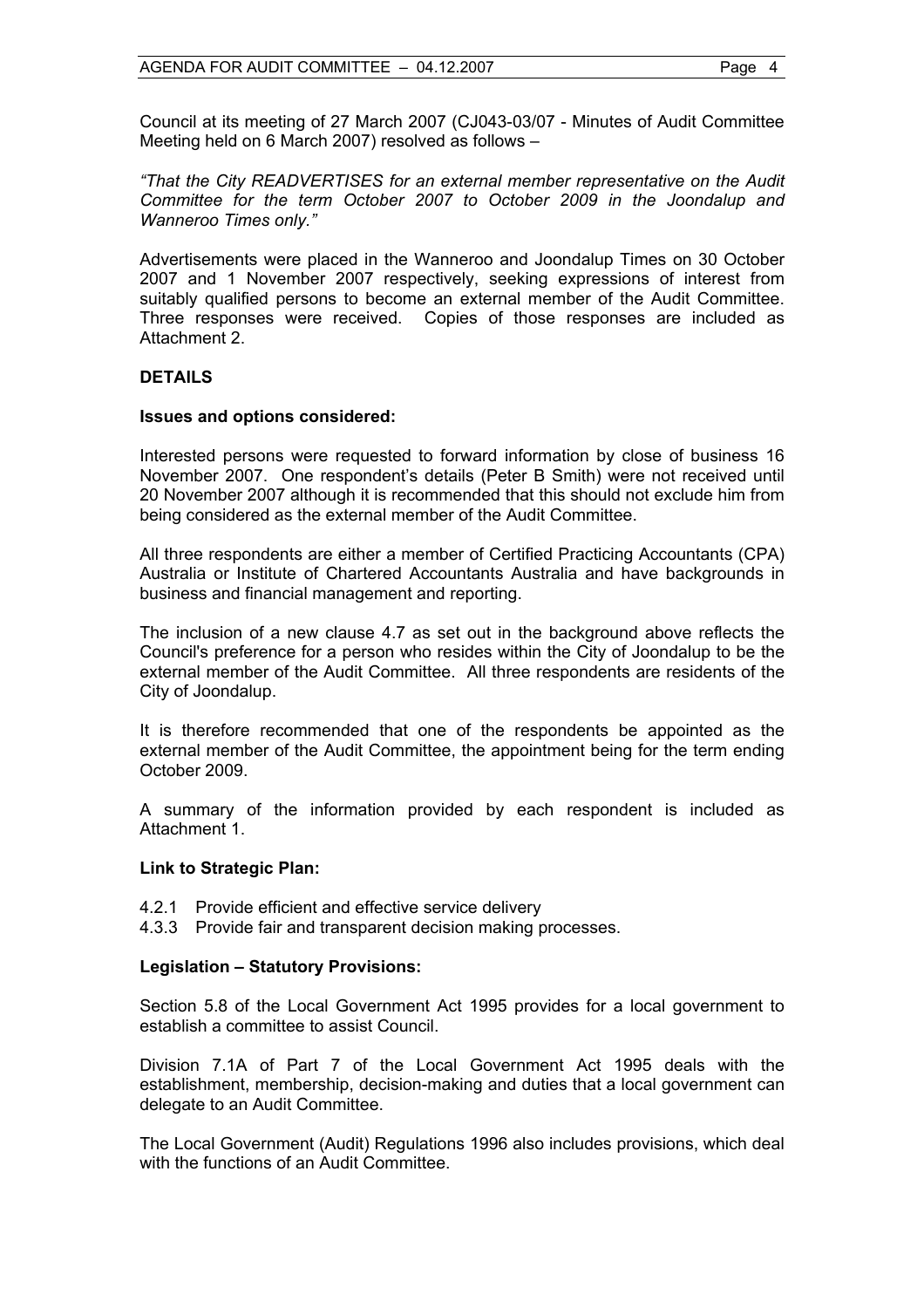#### **Risk Management considerations:**

The Audit Committee is an important element of risk management and a contributor to the mitigation of risk. It plays a significant oversight role. Having an external member on that Committee adds an additional element to that oversight role by bringing a focus that is not influenced by other issues before Council. It offers the opportunity for input from a fresh perspective.

#### **Financial/Budget Implications:**

Not Applicable.

#### **Policy Implications:**

Although not strictly speaking a policy, there is an Audit Committee Charter, which makes provision for the objectives, functions and operation of the Audit Committee. Section 4 of the Charter sets out provisions in relation to membership and that includes clauses making provision for the appointment of an external member to the Audit Committee.

#### **Regional Significance:**

Not Applicable.

#### **Sustainability Implications:**

The Audit Committee plays a role in providing financial oversight of the City's activities and thereby helps to securing the long-term financial sustainability of the City.

#### **Consultation:**

Not Applicable.

#### **COMMENT**

Advertising in the local press has been successful in attracting City of Joondalup residents, as all three respondents to the advertisement live within the City. From the information supplied by the three respondents they each have qualifications, skills and experience that make them worthy of consideration for the role of external member of the Audit Committee.

#### **ATTACHMENTS**

| Attachment 1 | Summary of responses                                            |
|--------------|-----------------------------------------------------------------|
| Attachment 2 | Responses to request for expression of interest for an external |
|              | member on the Audit Committee                                   |
| Attachment 3 | <b>Audit Committee Charter</b>                                  |

#### **VOTING REQUIREMENTS**

Simple Majority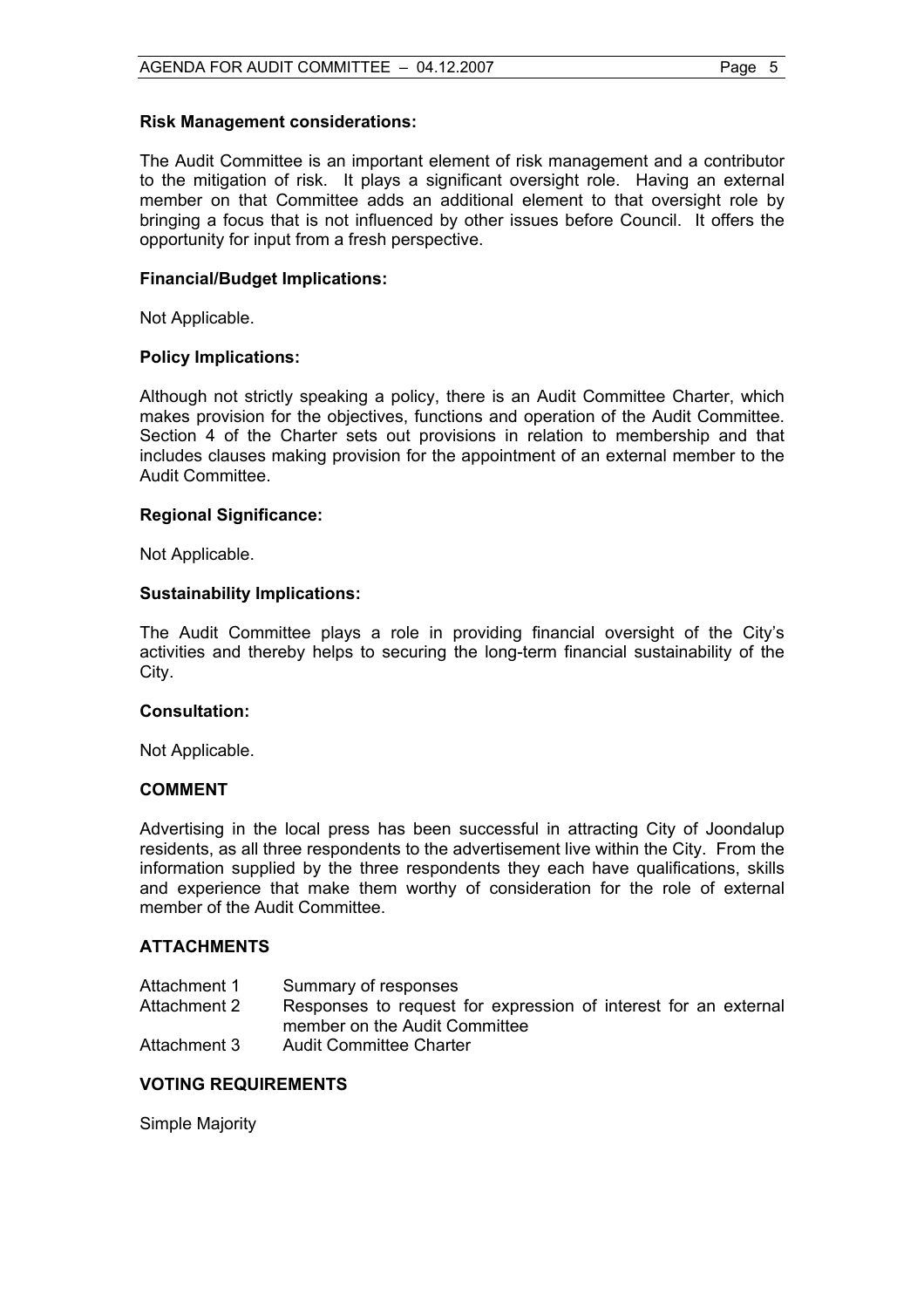#### **RECOMMENDATION**

**That the Audit Committee GIVES consideration to appointing an external member to the Committee and RECOMMENDS that Council, BY AN ABSOLUTE MAJORITY, APPOINTS the Committee's preferred applicant.** 

*Appendix 1 refers*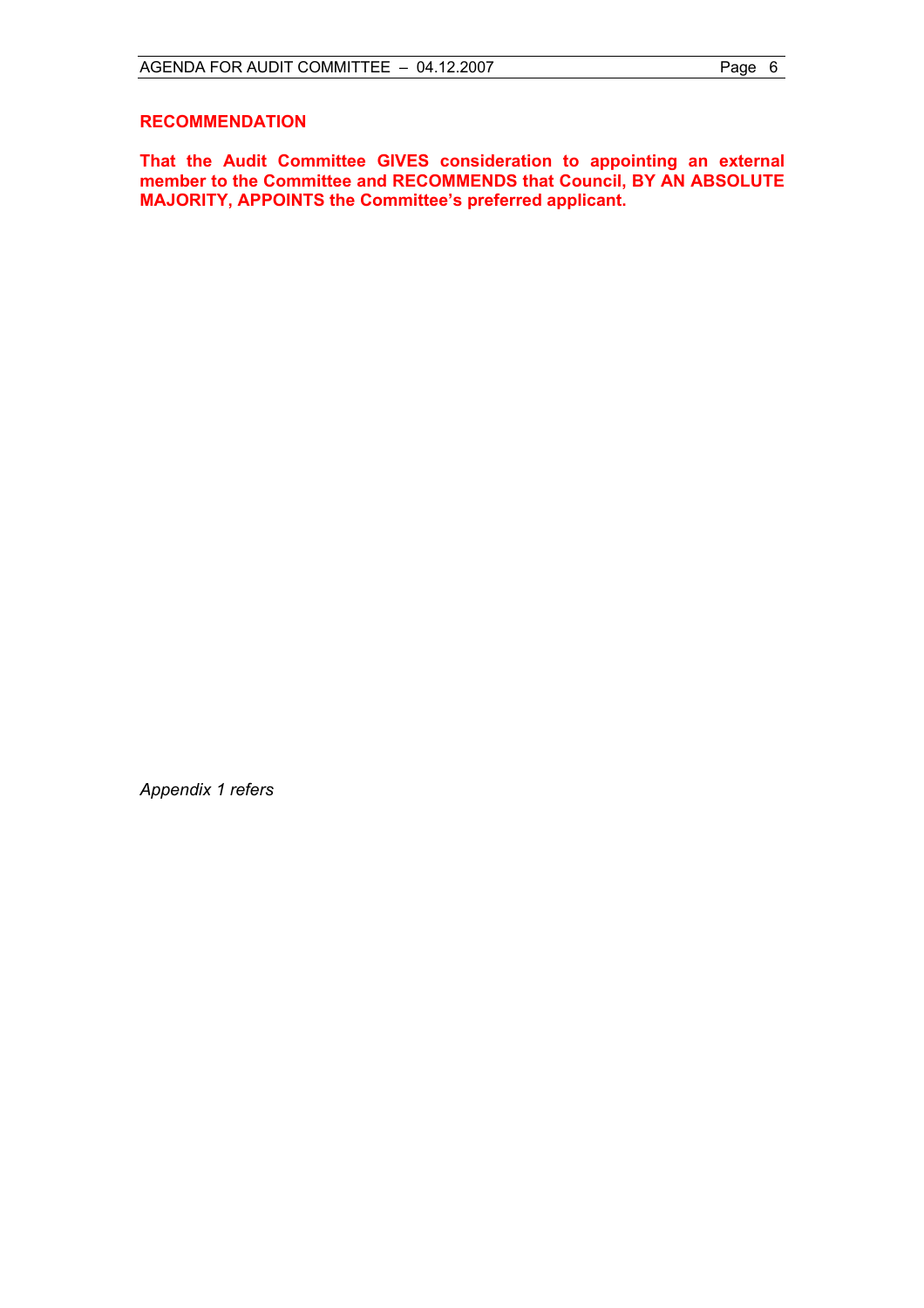### **ITEM 2 QUARTERLY REPORT - CORPORATE CREDIT CARD USAGE - [09882] [18049]**

**WARD:** All

**RESPONSIBLE** Mr Mike Tidy **DIRECTOR:** Corporate Services

#### **PURPOSE**

The purpose of this report is to provide the Audit Committee with details of the corporate credit card usage of the CEO for the quarter ended 30 September 2007.

#### **EXECUTIVE SUMMARY**

The report of the CEO's credit card usage for the quarter ended 30 September 2007 is attached.

It is recommended that the Audit Committee *NOTES the report on the corporate credit card usage of the CEO for the quarter ended 30 September 2007 forming Attachment 1 to this Report.* 

#### **BACKGROUND**

At its meeting held on 11 October 2005, Council inter alia resolved that a quarterly report on the corporate credit card usage of the CEO is to be prepared and presented to the Audit Committee – (CJ210-10/05 refers).

#### **DETAILS**

The report listing all credit card payments made by the CEO for the quarter, including bank fees, is set out in Attachment 1.

#### **Issues and options considered:**

As provided in CJ210 – 10/05.

#### **Link to Strategic Plan:**

The report on credit card usage links to the Strategic Plan outcome of: "The City of Joondalup is a sustainable and accountable business" and in particular objective 4.1 which is "to manage the business in a responsible and accountable manner".

#### **Legislation – Statutory Provisions:**

Regulation 11(1) of the Local Government (Financial Management) Regulations 1996 requires a local government to develop procedures for the authorisation and payment of accounts to ensure that there is effective security for, and properly authorised use of credit cards.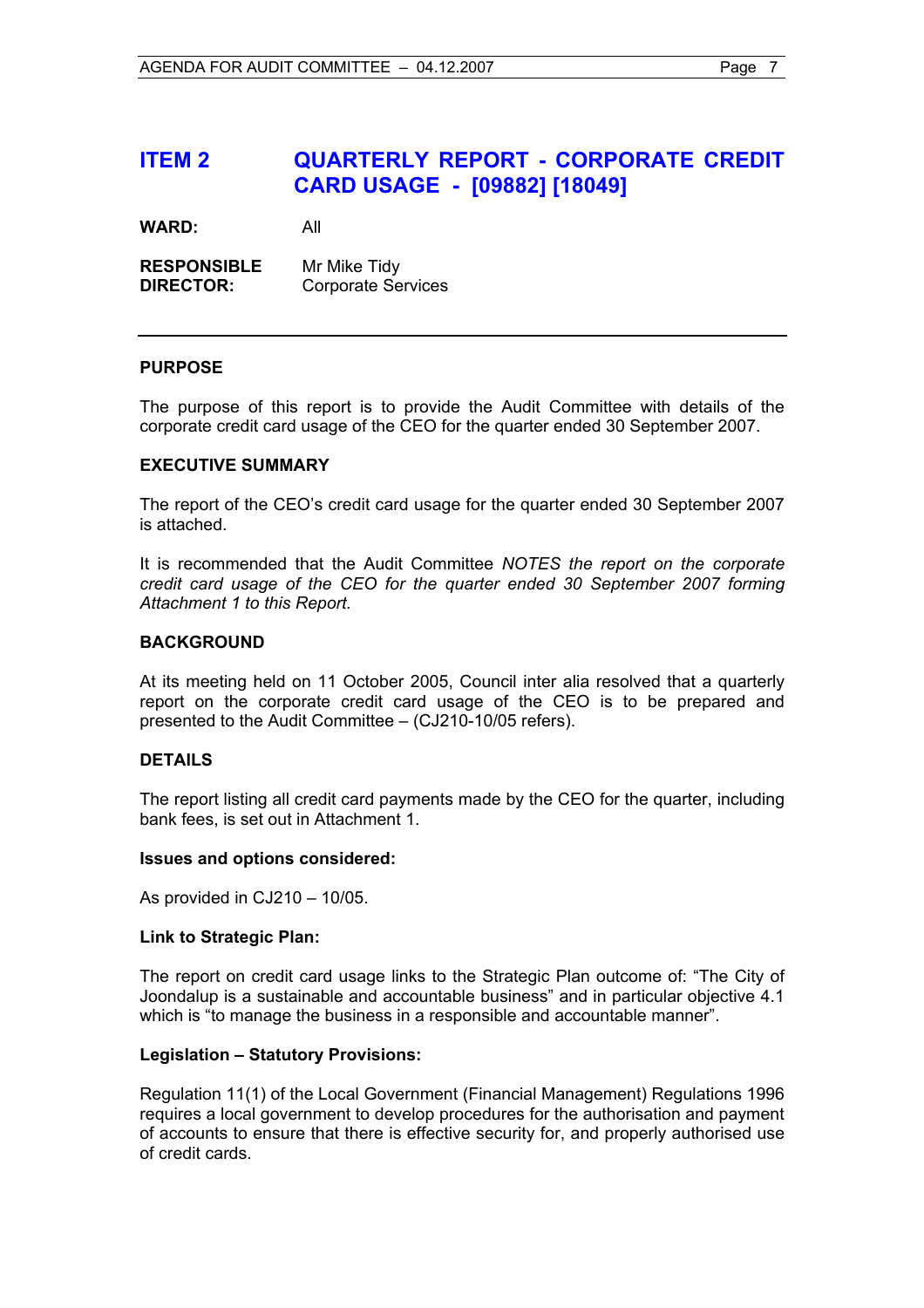#### **Risk Management considerations:**

In accordance with the City's Corporate Procedure 5.9 Use of Credit/Charge Cards, the CEO's credit card has a maximum limit of \$5,000. All expenditure incurred by the CEO by way of credit card is authorised by the Director Corporate Services. It is also a requirement, by resolution of Council, that the CEO's credit card expenditure is reviewed by the Audit Committee on a quarterly basis. The procedure additionally covers matters such as the issue and return of credit cards, lost or stolen cards, what purchases can be made by credit cards, documentation requirements and management review.

#### **Financial/Budget Implications:**

Not Applicable.

#### **Policy Implications:**

Not Applicable.

#### **Regional Significance:**

Not Applicable.

#### **Sustainability Implications:**

By ensuring that expenditure is incurred in accordance with procedures and within budget parameters, financial viability and sustainability is maintained.

#### **Consultation:**

Not Applicable.

#### **COMMENT**

The CEO's credit card usage is in accordance with Corporate Procedure 5.9 - Use of Credit/Charge Cards - and the Contract of Employment of the CEO, with all expenditure being business related and authorised by the Director Corporate Services.

#### **ATTACHMENTS**

Attachment 1 CEO Credit Card Expenditure for the Quarter Ended 30 September 2007.

#### **RECOMMENDATION**

**That the Audit Committee NOTES the report on the corporate credit card usage of the CEO for the quarter ended 30 September 2007 forming Attachment 1 to this Report.** 

*Appendix 2 refers*